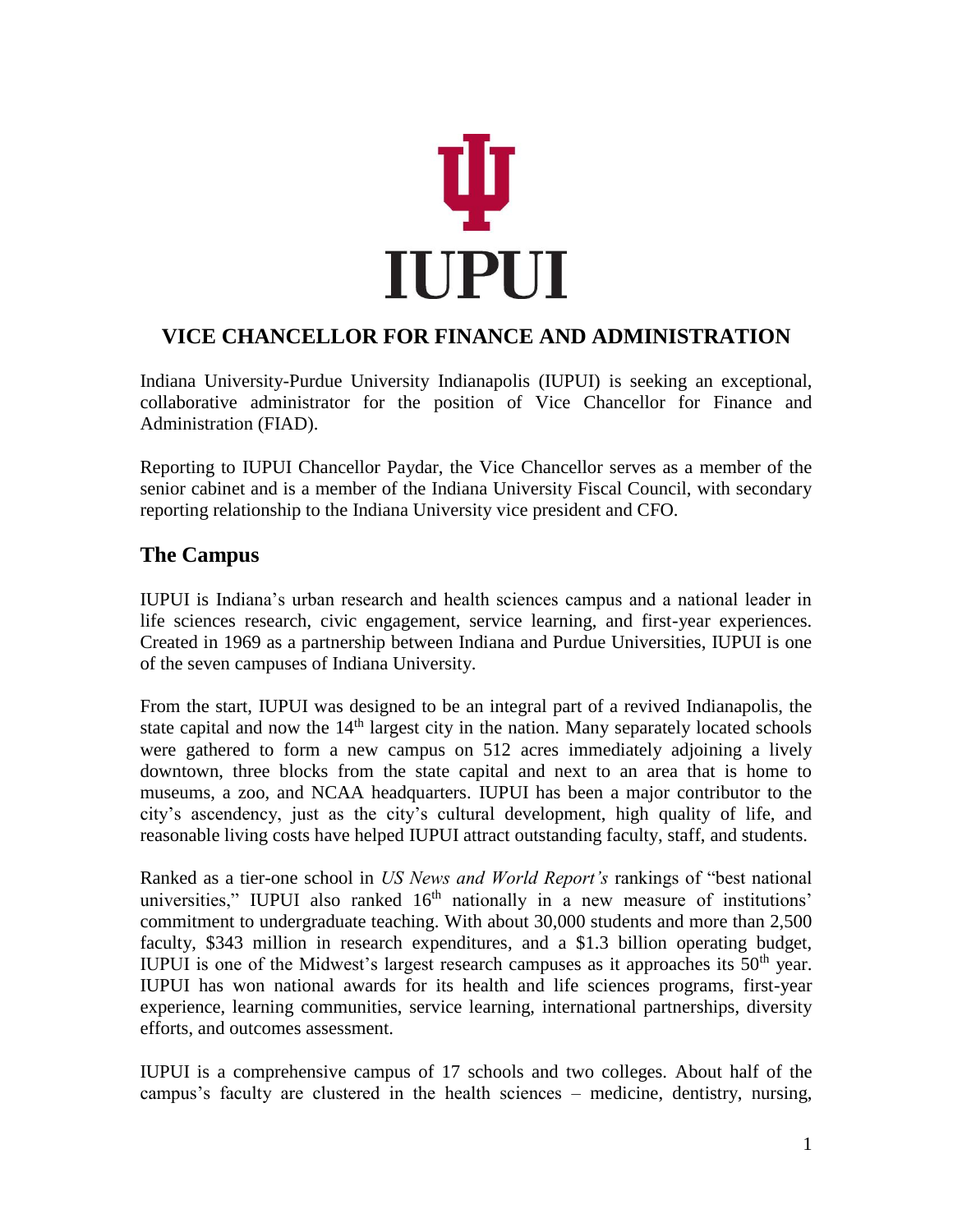optometry, health and rehabilitation sciences, and social work. Several schools – Business and Informatics  $\&$  Computing, for example – operate jointly on Indiana University's Bloomington and Indianapolis campuses. Two schools – Science and Engineering & Technology – grant Purdue degrees. The IU School of Medicine, colocated with IUPUI, has a statewide reach with nine medical education campuses located in Bloomington, Evansville, Fort Wayne, West Lafayette, Muncie, Gary, South Bend, Terre Haute, and Indianapolis –its main campus. The Indiana University School of Dentistry is located on the IUPUI campus and is the only dental school in Indiana. Each of the 17 schools in Indianapolis has its own website accessible through [iupui.edu.](http://www.iupui.edu/)

IUPUI is governed as part of Indiana University (IU). The president's office is in Bloomington with IU campuses in that city as well as Richmond, Kokomo, Gary, South Bend, New Albany, Columbus, and Indianapolis and academic programs on Purdue's campus in Fort Wayne. Indiana University is governed by a nine-member Board of Trustees, which meets six times a year on the campuses around the state. University President Dr. Michael A. McRobbie and the board of trustees appoint and supervise the leaders for each of Indiana University's seven campuses. Dr. Nasser H. Paydar was appointed IUPUI's chancellor in 2015 and serves simultaneously as executive vice president of Indiana University. He is IUPUI's fifth chancellor, and has been an IU faculty member in addition to serving in various administrative and executive leadership positions since 1985. Chancellor Paydar has an 11-person cabinet, led by his second in command, the executive vice chancellor/chief academic officer. In keeping with its urban mission, a community Board of Advisors meets bimonthly with IUPUI officers.

IUPUI's mission is "to advance the State of Indiana and the intellectual growth of its citizens to the highest levels nationally and internationally through research and creative activity, teaching and learning, and civic engagement." In an accompanying vision statement, IUPUI seeks to be a "leading research institution recognized for the success of its students, its advances in health and life sciences, and its intellectual, economic, and cultural contributions to the well-being of the citizens of Indianapolis, the state of Indiana and beyond."

State support for IUPUI has increased modestly over the past ten years, although it has fallen as a percentage of the operating budget from 40% in FY 2007 to 32% in FY 2016. Thanks to disciplined state budgeting, Indiana stayed in the black through the recession and avoided the significant cut-backs to higher education funding seen in most other states. Indeed, with a performance funding bonus, IUPUI's appropriation rose 4% for AY 15-16. The Indianapolis campus has been able to address state funding limitations through increases in tuition revenue, research funding, and fund-raising. On the latter score, IUPUI first raised \$1,039 billion in a campaign ending in 2004 and then \$1.39 billion in a campaign ending in 2013. Indiana University is currently in the midst of a \$2.5 billion campaign involving all the campuses of the university, including IUPUI.

An elected Faculty Council has a central role in assuring faculty participation in IUPUI's institutional governance. There is an active elected Staff Council, student government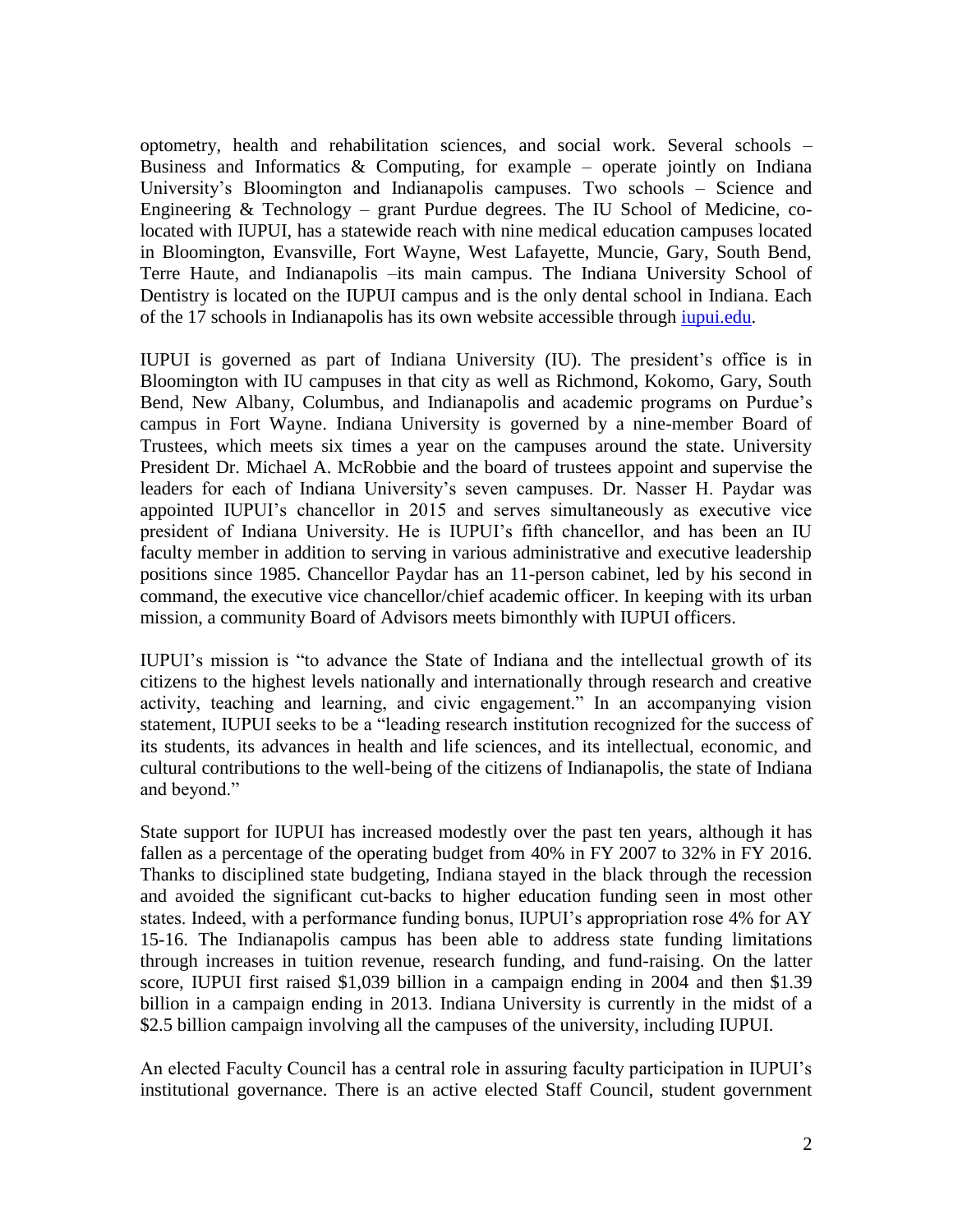association, and various administrative councils. Once a month, the chancellor meets with the academic deans and vice chancellors as a group. The schools rely heavily on central facilities, such as the library and cross-campus IT services managed by Indiana University. Cross-school collegiality is enhanced by monthly deans' meetings.

When IUPUI was founded, it served as the public postsecondary general-access point for students in the Indianapolis area; more recently, with the statewide development of a community college system, IUPUI has focused on serving better-prepared undergraduate students in four-year programs and on developing new graduate programs. In the 1990s, the campus created an innovative University College for new entrants without declared majors. University College helped increase the campus' six-year completion rate from 22% for the 1998 cohort of first time full time beginners to 45% for the 2009 cohort. Aggressive use of "high-impact practices" in undergraduate education – learning communities, peer tutoring, service learning, undergraduate research, and innovations in teaching and advising – lie at the core of this accomplishment, as does equally vigorous use of assessment data. IUPUI has a long-term commitment to bring its completion rates to the top among urban public universities. The IUPUI Honors College, founded in 2009, provides resources to support the needs of high ability students.

IUPUI's enrollment of about 30,000 includes 8,000 in graduate or professional programs. Of the undergraduates: 94% are Indiana residents; 56% are female, 24% self-classify as a domestic minority, and 4% are international. Effective Fall 2016, IUPUI is implementing a banded tuition approach whereby full-time undergraduate students enrolled in oncampus degree programs and all non-degree undergraduate students will pay the same amount for their basic tuition when taking between 12 credits and 18 credits, rather than pay a per-credit rate. In-state students will pay a flat tuition rate of \$4,070.55 per semester; out-of-state students will pay \$14,363.70, although students in several neighboring Midwestern states pay 150% of in-state tuition for undergraduate programs. Overall enrollment continues to increase along with residential options for students. North Hall, providing 700 beds, opens in Fall 2016. Altogether, IUPUI offers 250 degree programs; all professional and pre-professional programs have earned programmatic accreditation. The institution itself is accredited by the Higher Learning Commission.

The IUPUI campus strategic plan, ["Our Commitment to Indiana and Beyond,"](http://strategicplan.iupui.edu/) reaffirms the campus's mission as interconnected to the city of Indianapolis and the state of Indiana, as well as to continued national and global engagement to improve the quality of life in communities worldwide. The following strategic goals and objectives are identified:

- Promote undergraduate student learning and success;
- Increase capacity for graduate education;
- Transform online education;
- Optimize our enrollment management;
- Leverage our strengths in health and life sciences;
- Accelerate innovation and discovery through research and creative activity;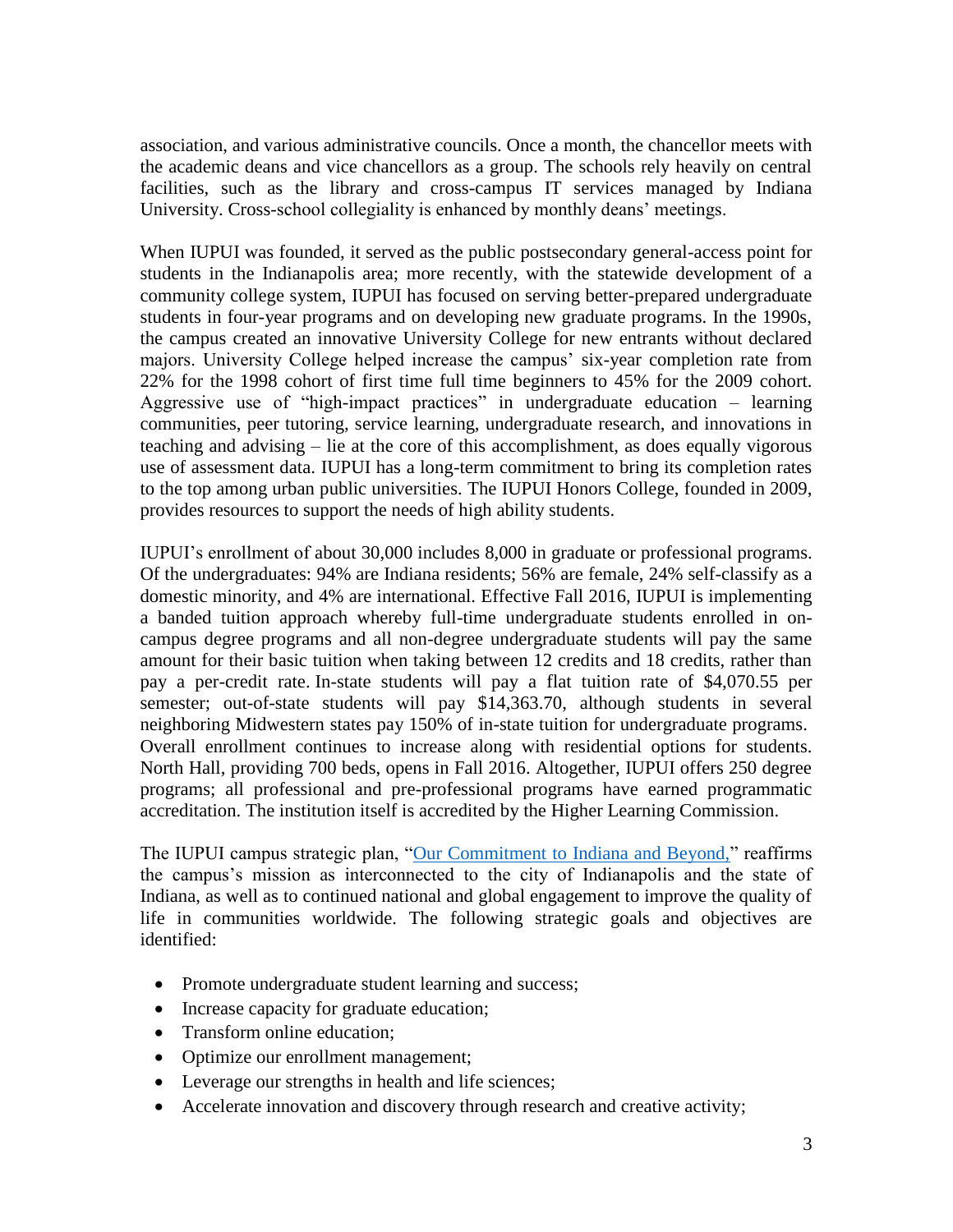- Deepen our commitment to community engagement;
- Strengthen internationalization efforts;
- Promote an inclusive campus climate; and
- Develop faculty and staff.

Building on the strategic plan, Chancellor Paydar recently launched the [Welcoming](http://welcoming.iupui.edu/)  [Campus Initiative,](http://welcoming.iupui.edu/) with the goal of transforming the physical environment and culture of the campus to make IUPUI a truly welcoming campus for visitors, students and employees alike.

The [Bicentennial Strategic Plan for Indiana University,](http://strategicplan.iu.edu/) approved by the Board of Trustees in December 2014, includes eight strategic priorities that will be addressed between now and IU's bicentennial in 2020. The plan provides a roadmap for IU's efforts to remain among the best public research universities.

## **Indianapolis**

Indianapolis, encompassing a metropolitan population of 1.9 million, is the  $14<sup>th</sup>$  largest city in the nation and is the state's capital. This diverse city boasts a high quality of life, reasonable cost of living, and is also home to outstanding cultural institutions, several professional sports teams, and companies such as Eli Lilly  $\&$  Co, Roche Diagnostics, and Dow AgroSciences.

Community engagement is built into IUPUI's curriculum and the campus is an integral part of the Indianapolis community. Its location in the heart of Central Indiana facilitates working closely with government, business, and other community organizations and enhances collaboration in research, education, economic development, and numerous cultural initiatives. IUPUI is just blocks away from the Indiana Government Center, and adjacent to White River Park, home of the NCAA National Headquarters, the Indiana State Museum, the Indianapolis Zoo, and the Eiteljorg Museum.

# **Financial Profile**

Indiana University is known nationally for its implementation of "responsibility center management" (RCM), which it began in 1989. Virtually all tuition, research, and other revenues flow directly to academic units; IUPUI deans are responsible for generating and managing their revenue streams, including those for tuition, research, gift, and fee income. The ability to carry forward unspent operating dollars and reserve funds from year to year enables deans to engage in multi-year planning and budgeting. Likewise, at the campus level, IUPUI and its sister campuses bear responsibility for their own budgets and fundraising.

Campus administration is supported by an assessment on schools. IUPUI has a long history of campus, budgetary, and academic planning (current versions, with yearly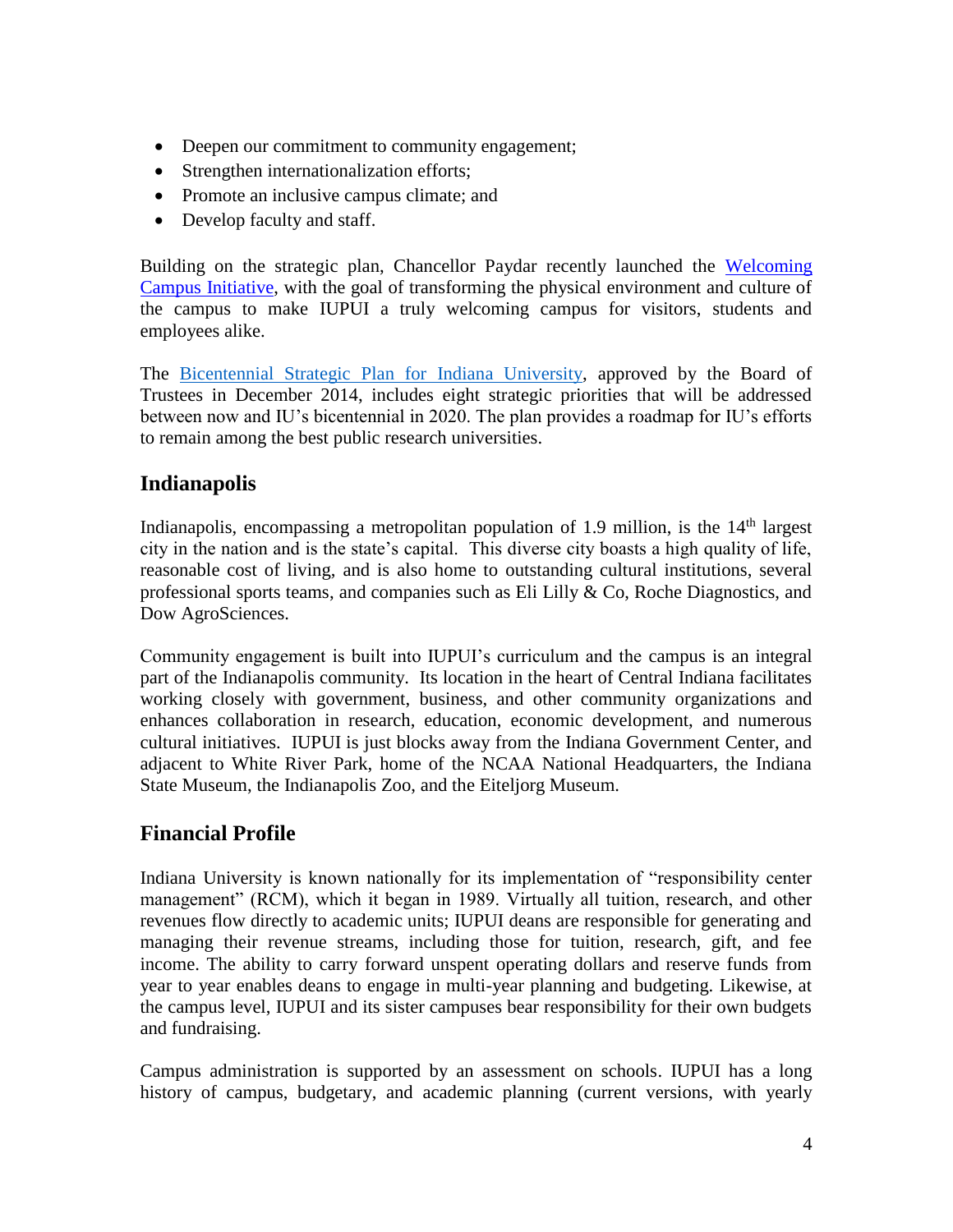updates, may be seen on the website); a Resource Planning Committee has advised the chancellor on priorities and their funding over the years. Central funding has supported the recruitment of underrepresented faculty, scholarship assistance (increasing retention and graduation rates), recruitment of out-of-state (up 40% since 2005) and international students (up 120% since 2005), recruitment of students of color (up from 15% to 23%), establishment of the Honors College, start-up costs for a School of Public Health, a variety of new degree programs., and creation of 37 interdisciplinary "signature centers."

The all funds budget for IUPUI is approximately \$1.3 billion. The general fund budget is \$658 million of which approximately 54 percent is derived from tuition and fees and 33 percent from state appropriations. This state allocation is dependent on performancebased funding, which is a system that allocates funds based on outcomes generally, and on-time degree completion in particular. Other components of the budget are Designated/Restricted \$315.2 million; Contracts/Grants \$305 million; and Auxiliary Services \$75.2 million.

#### **Reporting Relationships**

The [Vice Chancellor for Finance and Administration reports to](http://www.adaf.iupui.edu/documents/ADFIOrgChartJune%202016.pdf) the IUPUI chancellor, and serves as a member of the senior cabinet. The Vice Chancellor is also a member of the Indiana University Fiscal Council, with a secondary reporting relationship to the Indiana University vice president and chief financial officer.

Reporting to the Vice Chancellor are the assistant vice chancellor finance  $\&$ administration, associate vice chancellor auxiliary services, assistant vice chancellor for human resources, and the associate vice chancellor for campus facility services. The fiscal officers of the schools and colleges also have a secondary reporting relationship to the Vice Chancellor.

### **The Opportunity**

The Vice Chancellor for Finance and Administration serves as a strategic advisor to the chancellor and recommends financial and administrative objectives, policies, programs and practices that ensure a sound financial structure for the campus. Working with the chancellor and executive vice chancellor/chief academic officer (EVC/CAO), the Vice Chancellor is responsible for budget planning and for developing a long-term sustainable economic model that ensures the viability of the campus. The Vice Chancellor works collaboratively with the deans and fiscal officers of the schools and two colleges, and also serves as the chair of the Resource Planning Committee (RPC).

The Vice Chancellor is responsible for financial oversight of the IUPUI campus, including planning, managing and evaluating the campus operations of Administrative Services, Auxiliary Services, Budget, Bursar, Financial Services, Campus Facility Services, Parking Services, as well as Human Resources in alignment with Indiana University Administration. The Vice Chancellor serves as a liaison to Indiana University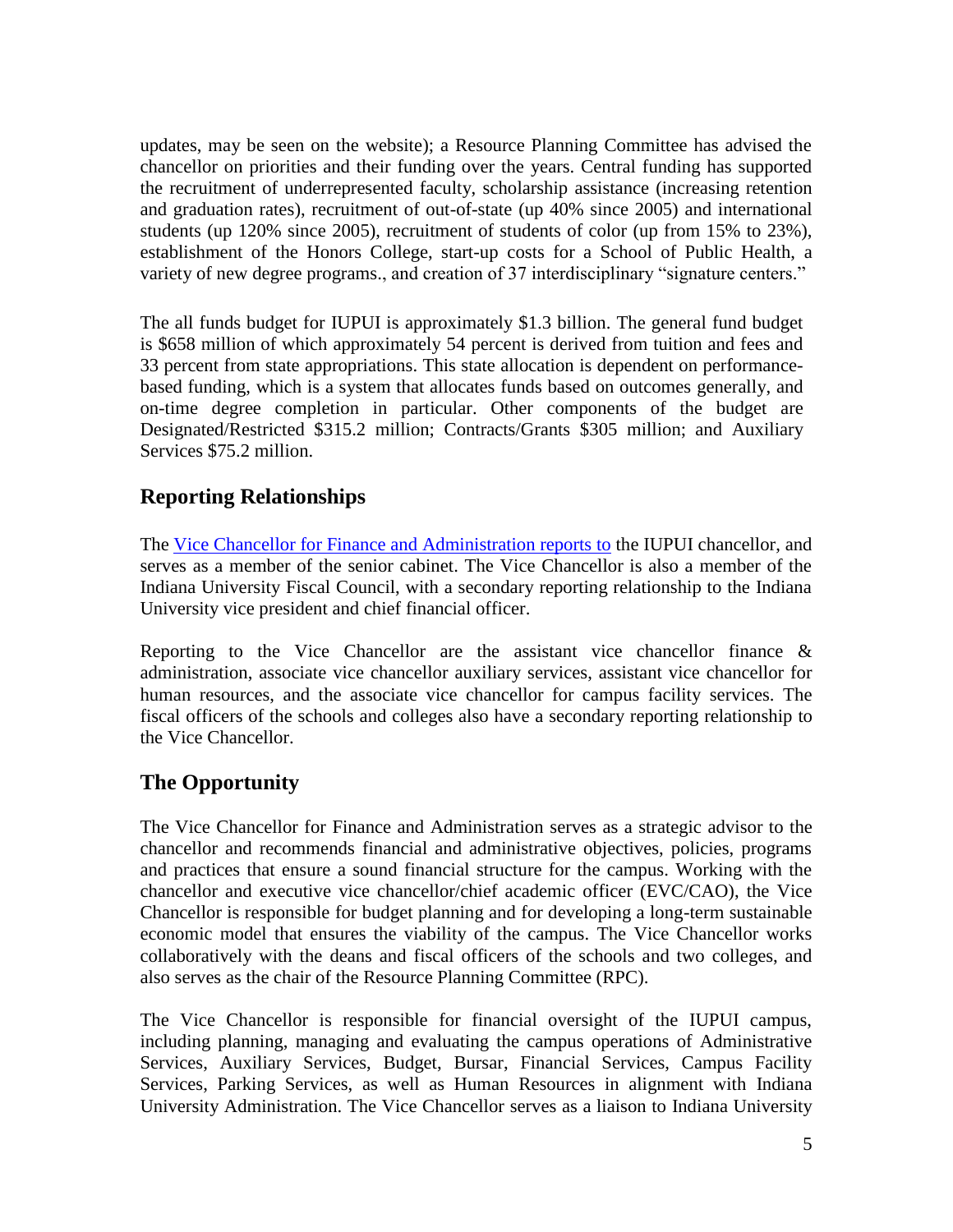Administration in the areas of Public Safety, Purchasing, and Environmental Health and Safety, with campus oversight and advocacy of these units, which are run centrally through Indiana University. The Vice Chancellor provides campus oversight for emergency management and continuity of operations.

IUPUI is seeking a Vice Chancellor who will embrace the following priorities:

- **Leading Collaboratively**: The Vice Chancellor will serve as a key advisor to the chancellor and EVC/CAO on the overall strategic direction and operation of the campus, play a key role in advising deans and fiscal officers within a decentralized RCM fiscal environment, and serve as a liaison within the broader Indiana University where services are increasingly centralized. The Vice Chancellor will join a collegial partnership of deans and administrators who work together to creatively identify solutions and who value dialogue and transparency, and will provide leadership to a talented and seasoned group of finance and operations managers. The combination of finance and administration groups within a complex multi-campus centralized environment offers an opportunity for a collaborative, savvy, and trustworthy leader to build partnerships across campus, within Indiana University, and with the community.
- **Strategic Resource Planning**: The Vice Chancellor will work with administrators, staff, and faculty to identify strategic and sustainable revenue models within the RCM environment to support a campus that is growing collectively and to support the ultimate priority of serving students and promoting their success. As a tuition-driven campus, the Vice Chancellor would be encouraged and challenged to innovate and think creatively about new revenue sources to support IUPUI's short and long term goals.
- **Managing Change:** The Vice Chancellor will be challenged to innovate strategic solutions within a decentralized RCM environment that is ever evolving due to continual growth and transformation on campus, a new banded tuition approach being implemented in Fall 2016, increasing centralization of administrative services within Indiana University, and delegation of selective services on campus. The Vice Chancellor should have a flexible, adaptive, and strategic mindset with the ability to innovate in a growing, changing environment.
- **Community Engagement**: The Vice Chancellor will foster relationships with external partners including local government, business, and community stakeholders. As a member of the senior cabinet, the Vice Chancellor plays a role in supporting IUPUI's mission as an urban research and academic health sciences campus, helping to move forward priorities like the Welcoming Campus Initiative, and engaging with the community on other projects and initiatives that are mutually beneficial.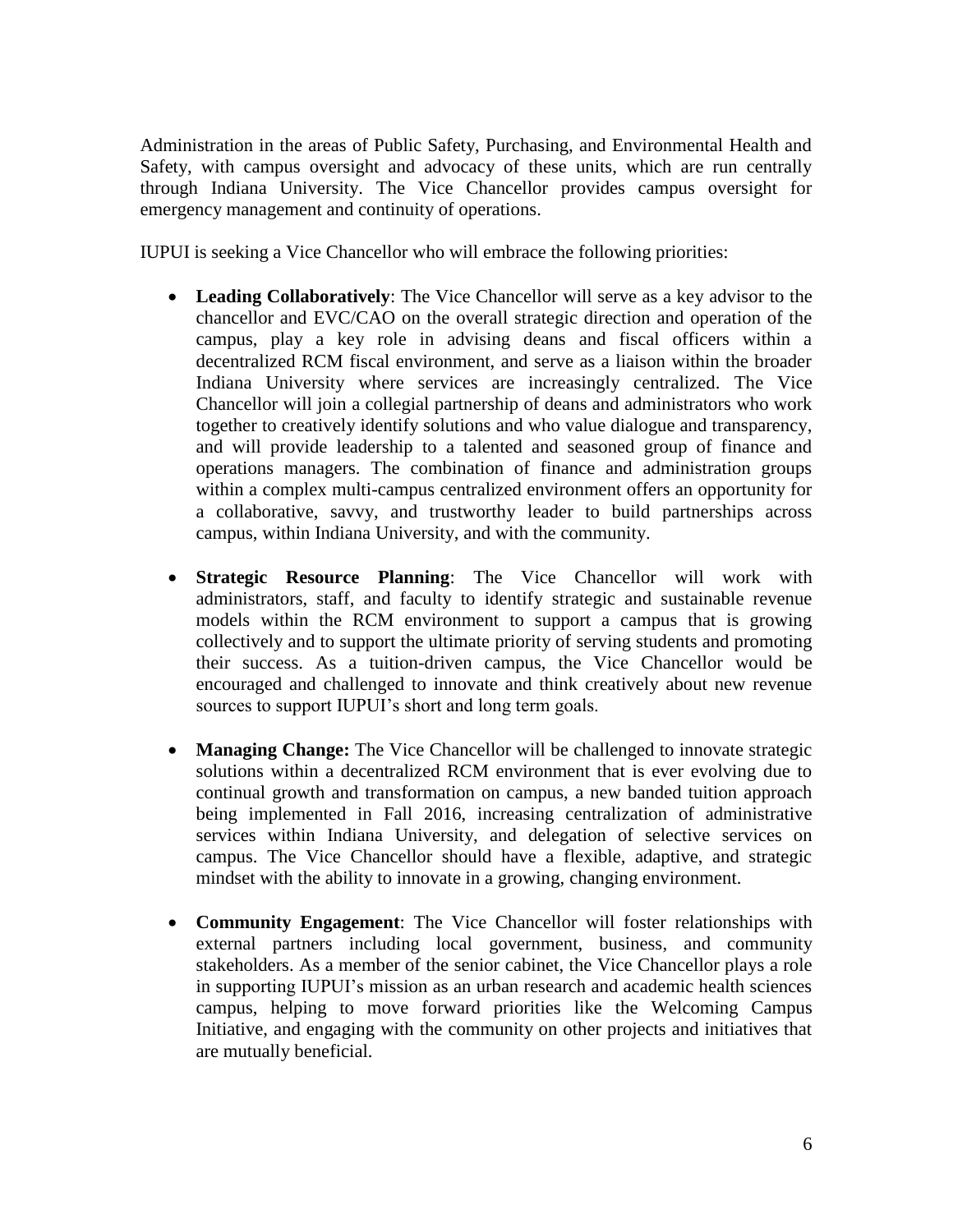**Fostering a Supportive Work Environment**: The Vice Chancellor will continue to nurture an atmosphere of support, engagement, advocacy, and collaboration for and among the staff and units that report into the Vice Chancellor. The Vice Chancellor should be approachable and available whenever possible to listen and provide information, clarity, and feedback when requested or necessary.

### **Responsibilities**

The main responsibilities for the Vice Chancellor for Finance and Administration include:

- as a member of the senior cabinet, consulting with the chancellor, the executive vice chancellor/chief academic officer and others in the campus administration concerning long- and short-range planning for the overall administration of the campus;
- analyzing and evaluating allocation requirements and budget requests pertaining to academic and non-academic programs for review and approval by the chancellor;
- coordinating the preparation, review and monitoring of the annual operating budget requests including allocation of overhead costs;
- providing fiscal models to support strategic decision making, supervising the assimilation of statistical data and the preparation and distribution of related budgetary reports;
- building collaborative partnerships with the deans of the schools to ensure strategic planning using the RCM model for continued growth;
- building collaborative partnerships with the community in support of IUPUI's mission as an urban research campus and other priorities;
- serving as liaison to Indiana University Administration, as well as on a variety of boards, advisory councils, and policy committees;
- advocating for the financial and administrative needs of IUPUI;
- interpreting and disseminating policies for financial activities; and,
- directing the planning and overall administration of the above-mentioned departments, including thoughtful supervision, reviewing and evaluating operational activities, planning and development, and utilization of physical, financial, and human resources.

### **Qualifications**

Candidates for Vice Chancellor should demonstrate the following:

- a Master's degree in finance or a related field;
- a knowledge and understanding of an RCM budgeting model;
- progressively responsible and successful experience in accounting, financial management, budgetary planning and management, or a combination of these, in a higher education setting or an organization of comparable complexity;